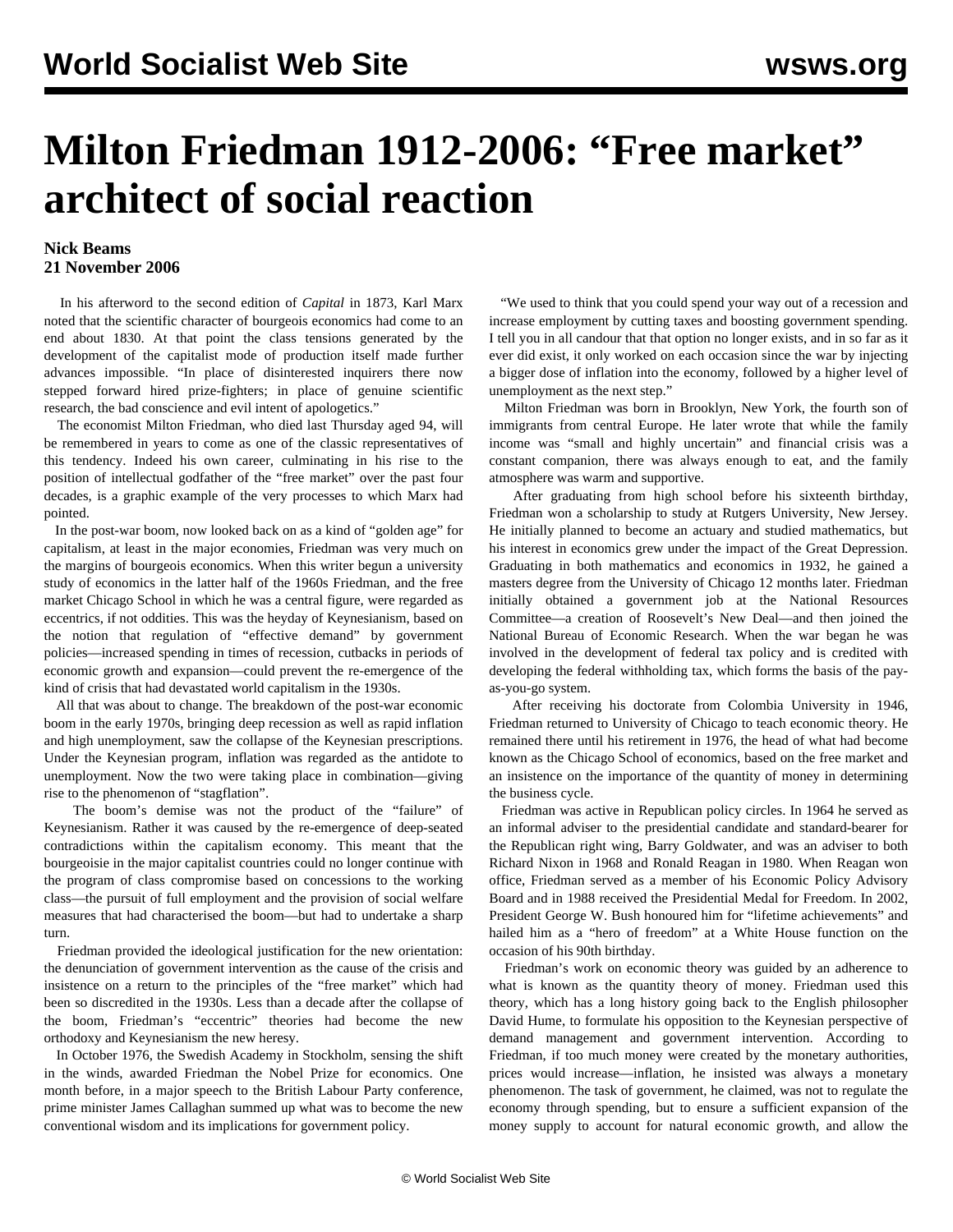market to solve the problems of unemployment and recession.

 However if the Keynesians were to be refuted, Friedman saw that it was essential that the battle take place on their ground, with historical and statistical analyses. This was the background to his major theoretical work *A Monetary History of the United States 1867-1960*, written jointly with Anna Schwartz and published in 1963. Through an examination of economic history, Friedman and Schwartz sought to reveal the crucial role of the supply of money in determining the level of economic activity and, in doing so, to establish the necessary guidelines for future policy.

 In its statement announcing the awarding of the Nobel prize to Friedman, the Swedish academy placed special emphasis on this work. "Most outstanding," the citation read, "is, perhaps, his original and energetically pursued study of the strategic role played by the policy of the Federal Reserve System in sparking off the 1929 crisis, and in deepening and prolonging the depression that followed."

 But it is through an examination of the 1930s depression—the most important economic event of the twentieth century—that the theoretical bankruptcy of Friedman's work stands most clearly revealed. According to Friedman, what would have been a normal recession in 1929-30 was transformed into an economic disaster by a series of policy mistakes made by the Federal Reserve, the body responsible for regulating the money supply.

 In the first instance, he maintained, the Federal Reserve had wrongly started to tighten monetary policy in the spring of 1928, continuing until the stock market crash of October 1929 under conditions that were not conducive to tighter money—the economy had only just started to move out of the previous business cycle trough in 1927, commodity prices were falling and there was no sign of inflation. The Federal Reserve, however, considered it necessary to rein in the speculative use of credit on the stock market.

 In Friedman's view, however, the most significant impact of the Federal Reserve's policies was not in sparking the depression but in bringing about the collapse of 1931-32. As banks were going into liquidation, the Federal Reserve, instead of expanding credit and stabilising the financial system, cut the money supply and exacerbated the crisis. Altogether, he and Schwartz found that the money supply in the US contracted by one third between 1929 and 1933. As critics of Friedman have pointed out, this fall was as much a product of the contraction in economic activity as an active cause.

 Notwithstanding such objections, Friedman's analysis served important political purposes—it transferred attention from the failures of capitalism and its free market to the role of governments. As Friedman expounded in an interview with Radio Australia in July 1998, the Great Depression was not a "result of the failure of the market system as was widely interpreted" but was "instead a consequence of a very serious government failure, in particular a failure in the monetary authorities to do what they'd initially been set up to do" and prevent banking panics.

 The obvious question then was: why did the Federal Reserve fail to prevent a collapse? According to Friedman, the board of the New York Federal reserve was wracked by a series of conflicts following the death of its powerful governor Benjamin Strong. These prevented the implementation of correct policy.

 "The fact that bad monetary policy was carried out," he explained in a television interview for the PBS series the "First Measured Century", "was, in part, the result of a real accident, which was that the dominant figure in the Federal Reserve System, Benjamin Strong ... had died in 1928. It is my considered opinion that if he had lived two or three more years, you might very well not have had a Great Depression."

 Such were the absurd lengths to which Friedman was prepared to go in order to prevent any critical examination of the role of capitalism and the "free market" in bringing about the greatest economic collapse in history. What was perhaps even more absurd was that his analysis was taken

seriously in academic circles, which launched a search to discover Strong's real views and whether he would have acted differently.

 Friedman's ascendancy to the ranks of "leading economist" had little to do with the intellectual and scientific value of his work. Rather, it was the result of his continuing efforts to extol the virtues of the free market and private property in opposition to the prevailing orthodoxy. Consequently, when the post-war compromise ended, and new prize-fighters were required, he was installed as chief propagandist for a new, socially regressive era based on the unfettered accumulation of wealth by a tiny minority ... all in the name of human "freedom".

 The basis of Friedman's ideology was the conception that human freedom was inseparable from the unfettered operation of the market and the system of private property. Moreover, the market was not a particular social formation arising at a definite point in the history of human society but had a timeless quality. Just as the ruling classes in feudal times had the priests on hand to assure them that their place in the hierarchy was Godgiven, so Friedman assured the ruling classes of the present day that the social system which showered wealth and privileges upon them was rooted in the very nature of human social organisation itself.

 In his book *Capitalism and Freedom*, published in 1962, he wrote: "Historical evidence speaks with a single voice on the relation between political freedom and the free market." Expanding on this theme in a lecture delivered in 1991, he went on to identify the market with all forms of human social interaction.

 "A free private market," he wrote, "is a mechanism for achieving voluntary co-operation among people. It applies to any human activity, not simply to economic transactions. We are speaking a language. Where did that language come from? Did some government construct the language and instruct people to use it? Was there some commission that developed the rules of grammar? No, the language we speak developed through a free private market."

 Friedman's attempt to turn the development of language, and by implication every human activity, into a market phenomenon collapses upon even the most preliminary analysis. The free market presupposes the existence of separate individuals who exchange the products of their private labour. In language, however, people do not exchange their private creations. In order to understand and in turn be understood, the individual must learn the language that has already been developed by socialised humanity. Friedman's assertion makes about as much sense as would a claim that individual elements engage in a "market transaction" when they "exchange" electrons to form a compound.

 If Friedman's free market dogmas had no scientific content, they were nonetheless extremely valuable in the service of definite class interests, as the experience of Chile was to graphically demonstrate.

 In 1975, following the overthrow of the elected Allende government in a military coup on September 11, 1973, the head of the junta, Augusto Pinochet, called on Friedman and his "Chicago boys"—economists trained under his tutelage—to reorganise the Chilean economy.

 Under the direct guidance of Friedman and his followers, Pinochet set out to implement a "free market" program based on deregulation of the economy and privatization. He abolished the minimum wage, rescinded trade union rights, privatised the pension system, state industries and banks, and lowered taxes on incomes and profits.

 The result was a social disaster for the mass of the Chilean population. Unemployment rose from just over 9 percent in 1974 to almost 19 percent in 1975. Output fell by 12.9 percent in the same period—a contraction comparable to that experienced by the United States in the 1930s.

 After 1977, the Chilean economy enjoyed something of a recovery, with the growth rate reaching 8 percent. Ronald Reagan proclaimed Chile as a "model" for Third World development, while Friedman claimed that the "Chile experiment" was "comparable to the economic miracle of post-war Germany." In 1982 he heaped praise on the dictator Pinochet whom, he